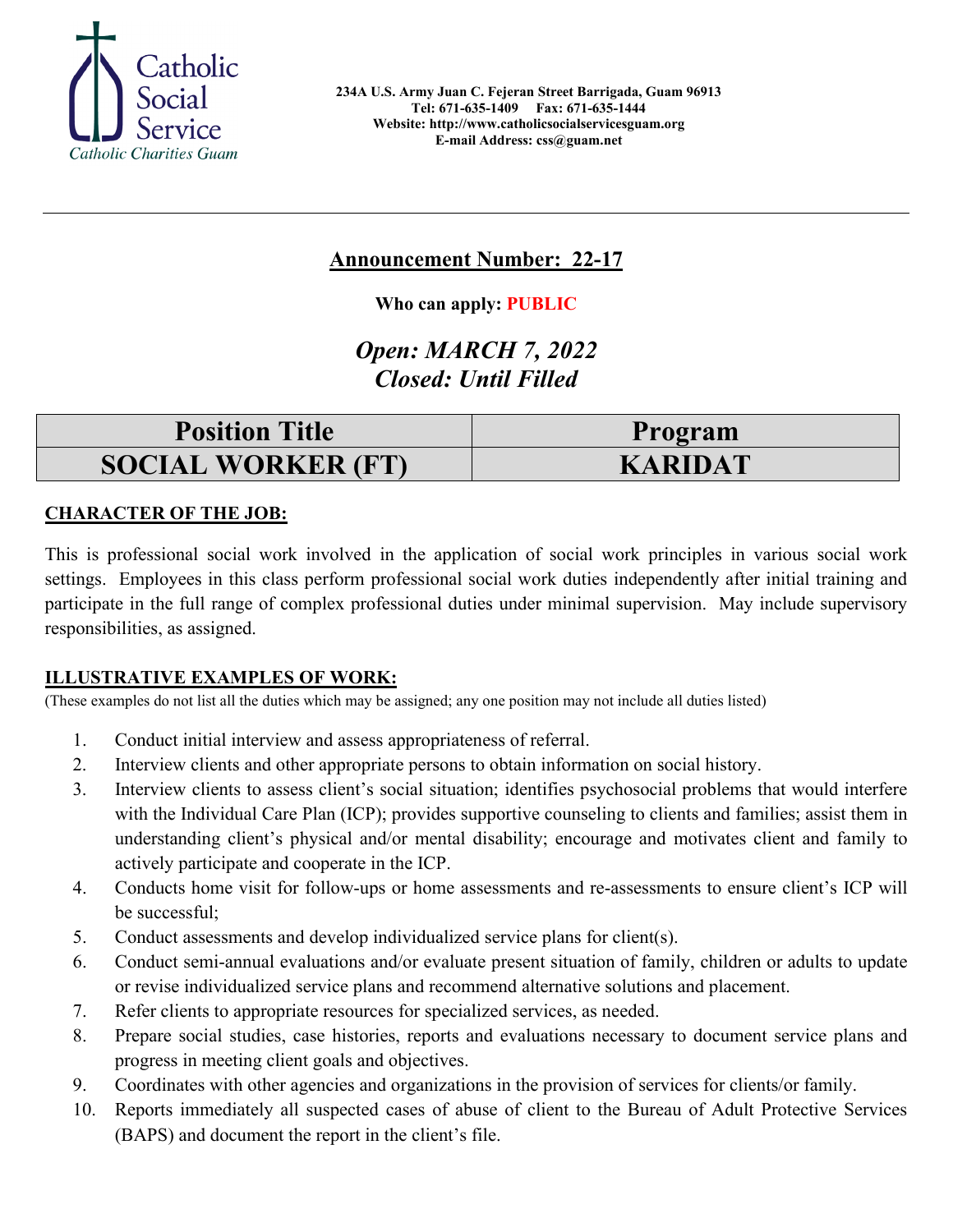

- 11. Attend court hearings in the interest of clients, or as requested.
- 12. Participate in multi-disciplinary treatment meetings or conferences with appropriate professionals and para-professionals in the interest of the client(s).
- 13. Confer with agency representatives and other professional staff or workers regarding services or case status as needed.
- 14. Participate in the selection, summarization and presentation of case data from a variety of sources for casework planning, supervisory conferences and consultation.
- 15. Network and collaborate with numerous agencies to ensure that services are provided to clients.
- 16. Maintain confidentiality of all records, client files and other program data and information.
- 17. Maintain good moral conduct consistent with the agency personnel regulations and professional ethics.
- 18. Perform related duties as required or assigned.

### **MINIMUM KNOWLEDGE, SKILLS AND ABILITIES:**

- 1. Knowledge of social casework theories, principles and practices; and interviewing techniques.
- 2. Knowledge of basic computer skills.
- 3. Knowledge of individual and/or group behavior and effective ways of working with people.
- 4. Good human relations and interpersonal skills.
- 5. Ability to learn, interpret and apply laws, regulations, policies and procedures pertaining to social welfare and public health programs, and organization policies and procedures.
- 6. Ability to develop and implement the Individual Care Plan (ICP);
- 7. Ability to interview and develop service plans for all clients, including those with physical, intellectual and cognitive disabilities.
- 8. Ability to work effectively with collateral contacts within the community and network with other organizations in the delivery of services to clients.
- 9. Ability to communicate effectively with verbal and written skills.
- 10. Ability to prepare accurate case records and statistical reports.
- 11. Skill in the safe operation of a motor vehicle.

### **REQUIRED EDUCATION AND EXPERIENCE:**

- 1. Graduation from a recognized college or university with a Master's degree in social work, human services, social or behavioral sciences, or gerontology from a recognized college or university with one (1) year of professional social work experience; or
- 2. Graduation from a recognized college or university with a Bachelor's Degree in Social Work and minimum 2 years of professional social work experience.

#### **SPECIAL REQUIREMENTS:**